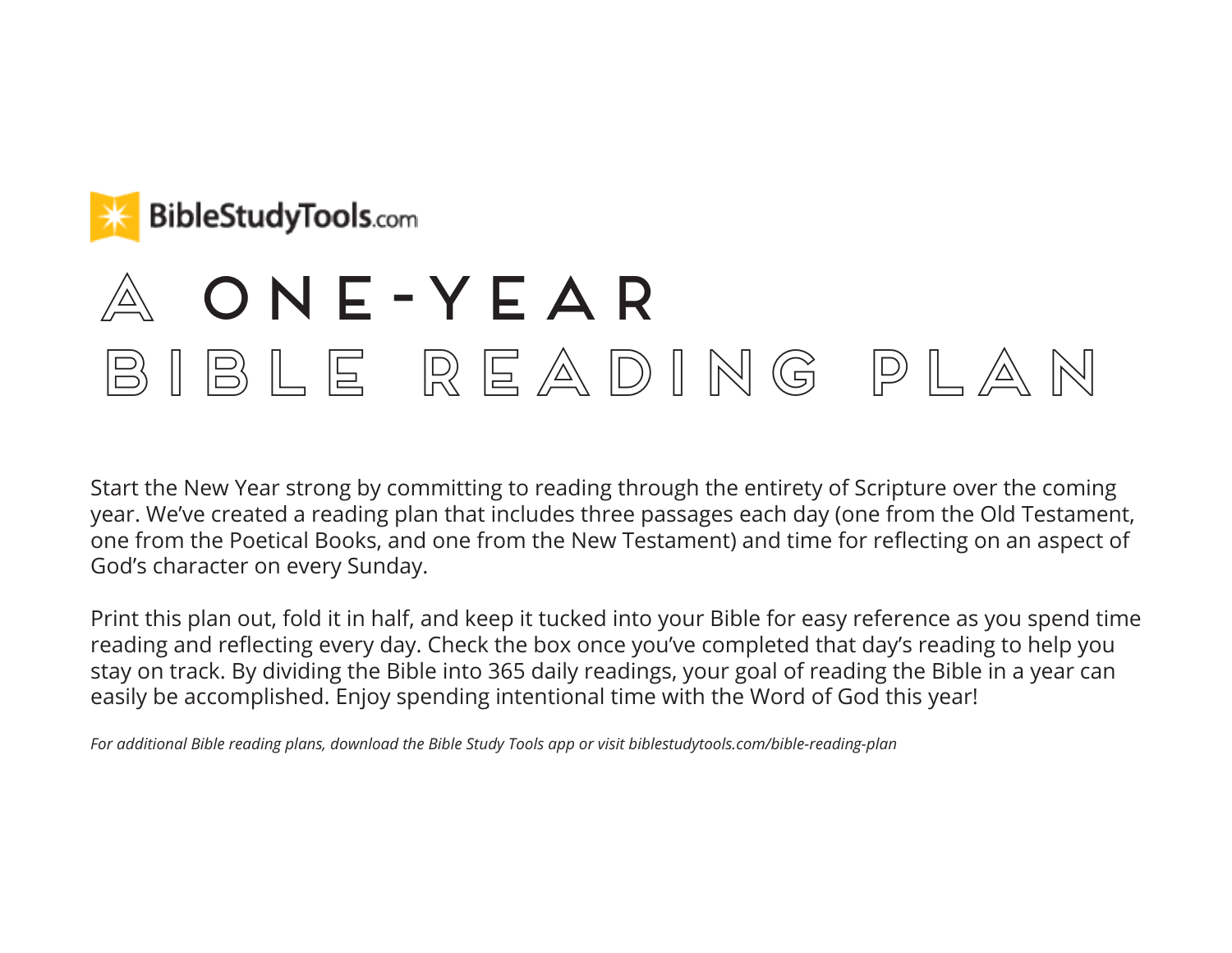### january

☐ 1 *Reflect on God as Creator*

### ☐ 2 Gen. 1-4 Ps. 1 Matt. 1 □ 1 Ex. 25-26 Ps. 14 Matt. 23<br>□ 2 Ex. 27-28 Prov. 14 Matt. 24 Ex. 27-28 february

| $\Box$ 3     | Gen. 5-9                                    | Prov. 1      | Matt. 2 $\Box$ 3 |              | Ex. 29-30                                 | Ps. 15   | Matt. 25        |
|--------------|---------------------------------------------|--------------|------------------|--------------|-------------------------------------------|----------|-----------------|
| $\Box$ 4     | Gen. 10-14                                  | Ps. 2        | Matt. 3          | $\Box$ 4     | Ex. 31-32                                 | Prov. 15 | Matt. 26        |
| $\square$ 5  | Gen. 15-18                                  | Prov. 2      | Matt. 4          |              | $\square$ 5 Reflect on God as Lord of All |          |                 |
| $\Box$ 6     | Gen. 19-22                                  | Ps. 3        | Matt. 5          | $\Box$ 6     | Ex. 33-34                                 | Ps. 16   | Matt. 27        |
| $\square$ 7  | Gen. 23-25                                  | Prov. 3      | Matt. 6          | $\Box$ 7     | Ex. 35-36                                 | Prov. 16 | <b>Matt. 28</b> |
| $\Box$ 8     | <b>Reflect on God as Healer</b>             |              |                  | $\square$ 8  | Ex. 37-38                                 | Ps. 17   | Mark 1          |
| $\Box$ 9     | Gen. 26-27                                  | Ps. 4        | Matt. 7          | $\Box$ 9     | Ex. 39-40                                 | Prov. 17 | Mark 2          |
| $\Box$ 10    | Gen. 28-31                                  | Prov. 4      | Matt. 8          | $\Box$ 10    | Lev. 1-3                                  | Ps. 18   | Mark 3-4        |
| $\Box$ 11    | Gen. 32-34                                  | Ps. 5        | Matt. 9          | $\square$ 11 | Lev. 4-5                                  | Prov. 18 | Mark 5          |
| $\square$ 12 | Gen. 35-37                                  | Prov. 5      | Matt. 10         |              | $\Box$ 12 Reflect on God as Counselor     |          |                 |
| $\Box$ 13    | Gen. 38-42                                  | Ps. 6        | Matt. 11         | $\square$ 13 | Lev. 6-7                                  | Ps. 19   | Mark 6          |
| $\Box$ 14    | Gen. 43-44                                  | Prov. 6      | Matt. 12         | $\Box$ 14    | Lev. 8-10                                 | Prov. 19 | Mark 7          |
|              | $\Box$ 15 Reflect on God as Provider        |              |                  | $\Box$ 15    | Lev. 11-12                                | Ps. 20   | Mark 8          |
| $\square$ 16 | Gen. 45-47                                  | <b>Ps. 7</b> | Matt. 13         | $\Box$ 16    | Lev. 13-15                                | Prov. 20 | Mark 9          |
| $\Box$ 17    | Gen. 48-50                                  | Prov. 7      | Matt. 14         | $\Box$ 17    | Lev. 16-17                                | Ps. 21   | Mark 10         |
| $\square$ 18 | Ex. 1-2                                     | Ps. 8        | Matt. 15         | $\square$ 18 | Lev. 18-20                                | Prov. 21 | Mark 11         |
| $\Box$ 19    | Ex. 3-4                                     | Prov. 8      | Matt. 16         |              | $\Box$ 19 Reflect on God as Faithful      |          |                 |
| $\square$ 20 | $Ex. 5-6$                                   | Ps. 9        | Matt. 17         | $\square$ 20 | Lev. 21-22                                | Ps. 22   | Mark 12         |
| $\square$ 21 | Ex. 7-8                                     | Prov. 9      | Matt. 18         | $\Box$ 21    | Lev. 23-25                                | Prov. 22 | Mark 13         |
|              | $\Box$ 22 Reflect on God as Almighty        |              |                  | $\Box$ 22    | Lev. 26-27                                | Ps. 23   | Mark 14         |
| $\Box$ 23    | Ex. 9-10                                    | Ps. 10       | Matt. 19         | $\Box$ 23    | Num. 1-3                                  | Prov. 23 | Mark 15         |
| $\square$ 24 | Ex. 11-12                                   | Prov. 10     | Matt. 20         | $\Box$ 24    | Num. 4-6                                  | Ps. 24   | Mark 16         |
| $\Box$ 25    | Ex. 13-14                                   | Ps. 11       | Matt. 21         | $\Box$ 25    | Num. 7-9                                  | Prov. 24 | Luke 1          |
| $\square$ 26 | Ex. 15-16                                   | Prov. 11     | Matt. 22         |              | $\Box$ 26 Reflect on God as Author        |          |                 |
| $\Box$ 27    | Ex. 17-18                                   | Ps. 12       | Matt. 23         | $\square$ 27 | Num. 10-12                                | Ps. 25   | Luke 2          |
| $\square$ 28 | Ex. 19-20                                   | Prov. 12     | Matt. 24         | $\square$ 28 | Num. 13-15                                | Prov. 25 | Luke 3          |
|              | $\Box$ 29 Reflect on God as Alpha and Omega |              |                  |              |                                           |          |                 |
| $\Box$ 30    | Ex. 21-22                                   | Ps. 13       | Matt. 25         |              |                                           |          |                 |
| $\Box$ 31    | Ex. 23-24                                   | Prov. 13     | <b>Matt. 26</b>  |              |                                           |          |                 |
|              |                                             |              |                  |              |                                           |          |                 |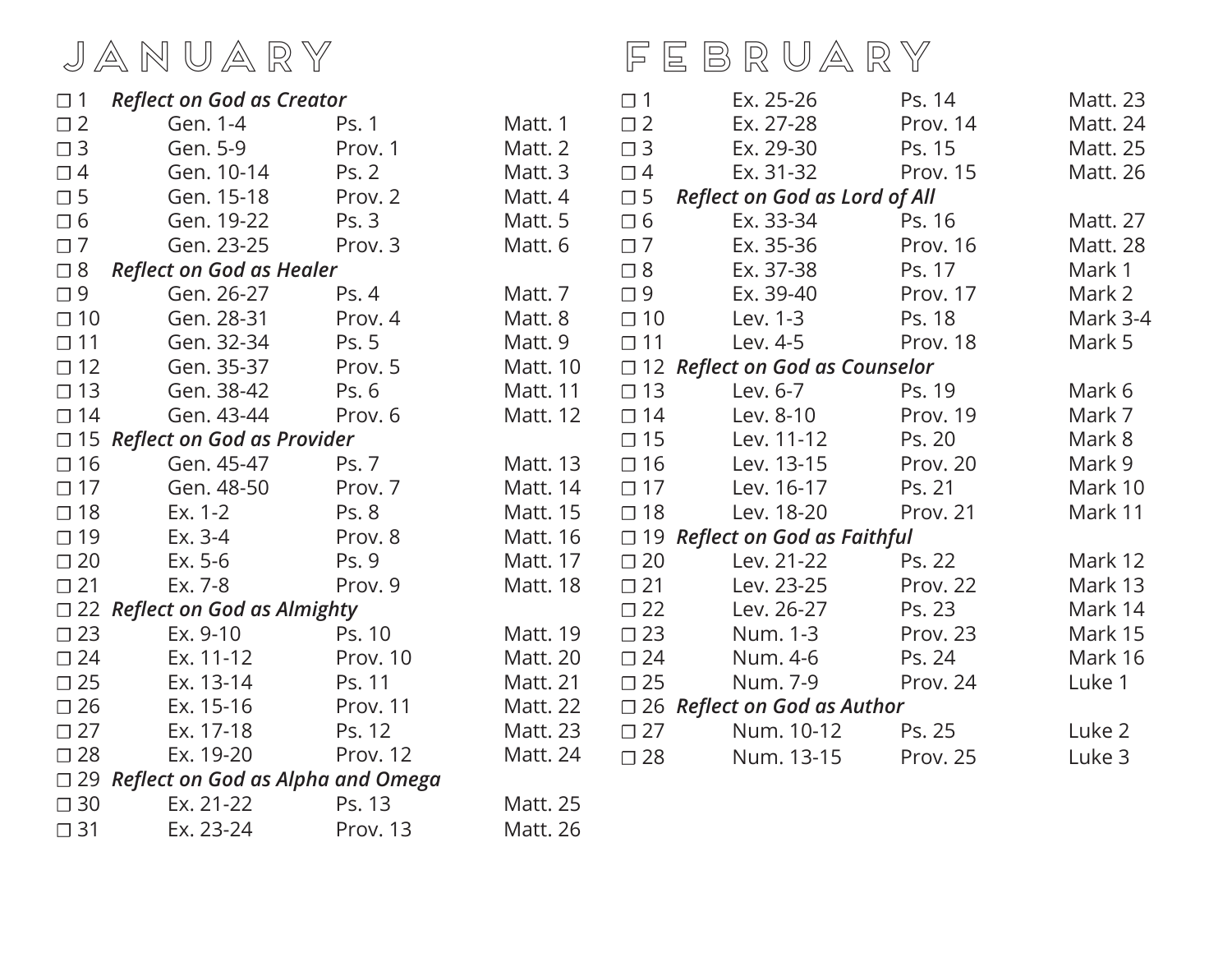### $M \triangle R \subseteq H$   $\triangle P \triangle I \square$

| $\Box$ 1     | Num. 16-18                          | Ps. 26        | Luke 4            | $\square$ 1  | Joshua 7-8                             | Eccl. 4:7-16   | John 7    |
|--------------|-------------------------------------|---------------|-------------------|--------------|----------------------------------------|----------------|-----------|
| $\square$ 2  | Num. 19-21                          | Prov. 26      | Luke 5            | $\square$ 2  | <b>Reflect on God as Friend</b>        |                |           |
| $\Box$ 3     | Num. 22-23                          | Ps. 27        | Luke 6            | $\Box$ 3     | Joshua 9-10                            | Ps. 40         | John 8    |
| $\Box$ 4     | Num. 24-26                          | Prov. 27      | Luke 7            | $\Box$ 4     | Joshua 11-12                           | Eccl. 5:1-9    | John 9    |
| $\square$ 5  | <b>Reflect on God as Redeemer</b>   |               |                   | $\square$ 5  | Joshua 13-14                           | Ps. 41         | John 10   |
| $\Box$ 6     | Num. 27-29                          | Ps. 28        | Luke 8            | $\Box$ 6     | Joshua 15-16                           | Eccl. 5:10-20  | John $11$ |
| $\Box$ 7     | Num. 30-33                          | Prov. 28      | Luke 9            | $\square$ 7  | Joshua 17--18                          | Ps. 42         | John 12   |
| $\square$ 8  | Num. 34-36                          | Ps. 29        | Luke 10           | $\square$ 8  | Joshua 19-20                           | Eccl. 6:1-6    | John 13   |
| $\Box$ 9     | Deut. 1-2                           | Prov. 29      | Luke 11           | $\Box$ 9     | <b>Reflect on God as Lion and Lamb</b> |                |           |
| $\square$ 10 | Deut. 3-4                           | Ps. 30        | Luke 12           | $\Box$ 10    | Joshua 21-22                           | Ps. 43         | John $14$ |
| $\square$ 11 | Deut. 5-6                           | Prov. 30      | Luke 13           | $\square$ 11 | Joshua 23-24                           | Eccl. 6:7-12   | John 15   |
|              | $\Box$ 12 Reflect on God as Helper  |               |                   | $\square$ 12 | Judges 1-3                             | Ps. 44         | John 16   |
| $\square$ 13 | Deut. 7-8                           | Ps. 31        | Luke 14           | $\square$ 13 | Judges 4-6                             | Eccl. 7:1-13   | John 17   |
| $\square$ 14 | Deut. 9-10                          | Prov. 31      | Luke 15           | $\square$ 14 | Judges 7-9                             | Ps. 45         | John 18   |
| $\square$ 15 | Deut. 11-12                         | Ps. 32        | Luke 16           | $\square$ 15 | Judges 10-12                           | Eccl. 7:14-29  | John 19   |
| $\square$ 16 | Deut. 13-14                         | Eccl. 1:1-11  | Luke 17           |              | $\Box$ 16 Reflect on God as Love       |                |           |
| $\square$ 17 | Deut. 15-16                         | Ps. 33        | Luke 18           | $\square$ 17 | Judges 13-15                           | Ps. 46         | John 20   |
| $\square$ 18 | Deut. 17-18                         | Eccl. 1:12-18 | Luke 19           | $\square$ 18 | Judges 16-18                           | Eccl. 8-1-9    | John 21   |
| $\Box$ 19    | <b>Reflect on God as Peace</b>      |               |                   | $\Box$ 19    | Judges 19-21                           | Ps. 47         | Acts 1    |
| $\square$ 20 | Deut. 19-20                         | Ps. 34        | Luke 20           | $\square$ 20 | <b>Ruth 1-2</b>                        | Eccl. 8:10-17  | Acts 2    |
| $\square$ 21 | Deut. 21-22                         | Eccl. 2:1-17  | Luke 21           | $\square$ 21 | <b>Ruth 3-4</b>                        | Ps. 48         | Acts 3    |
| $\square$ 22 | Deut. 23-24                         | Ps. 35        | Luke 22           | $\square$ 22 | 1 Sam. 1-3                             | Eccl. 9:1-10   | Acts 4    |
| $\square$ 23 | Deut. 25-26                         | Eccl. 2:18-26 | Luke 23           |              | $\Box$ 23 Reflect on God as Capable    |                |           |
| $\square$ 24 | Deut. 27-28                         | Ps. 26        | Luke 24           | $\square$ 24 | 1 Sam. 4-6                             | Ps. 49         | Acts 5    |
| $\square$ 25 | Deut. 29-30                         | Eccl. 3:1-8   | John $1$          | $\square$ 25 | 1 Sam. 7-9                             | Eccl. 9:11-18  | Acts 6    |
|              | $\Box$ 26 Reflect on God as Messiah |               |                   | $\square$ 26 | 1 Sam. 10-12                           | Ps. 50         | Acts 7    |
| $\square$ 27 | Deut. 31-32                         | Ps. 37        | John <sub>2</sub> | $\Box$ 27    | 1 Sam. 13-15                           | Eccl. 10:1-11  | Acts 8    |
| $\square$ 28 | Deut. 33-34                         | Eccl. 3:9-22  | John 3            | $\square$ 28 | 1 Sam. 16-18                           | Ps. 51         | Acts 9    |
| $\square$ 29 | Joshua 1-2                          | Ps. 38        | John <sub>4</sub> | $\square$ 29 | 1 Sam. 19-21                           | Eccl. 10:12-20 | Acts 10   |
| $\square$ 30 | Joshua 3-4                          | Eccl. 4:1-6   | John 5            |              | $\Box$ 30 Reflect on God as Strength   |                |           |
| $\square$ 31 | Joshua 5-6                          | Ps. 29        | John 6            |              |                                        |                |           |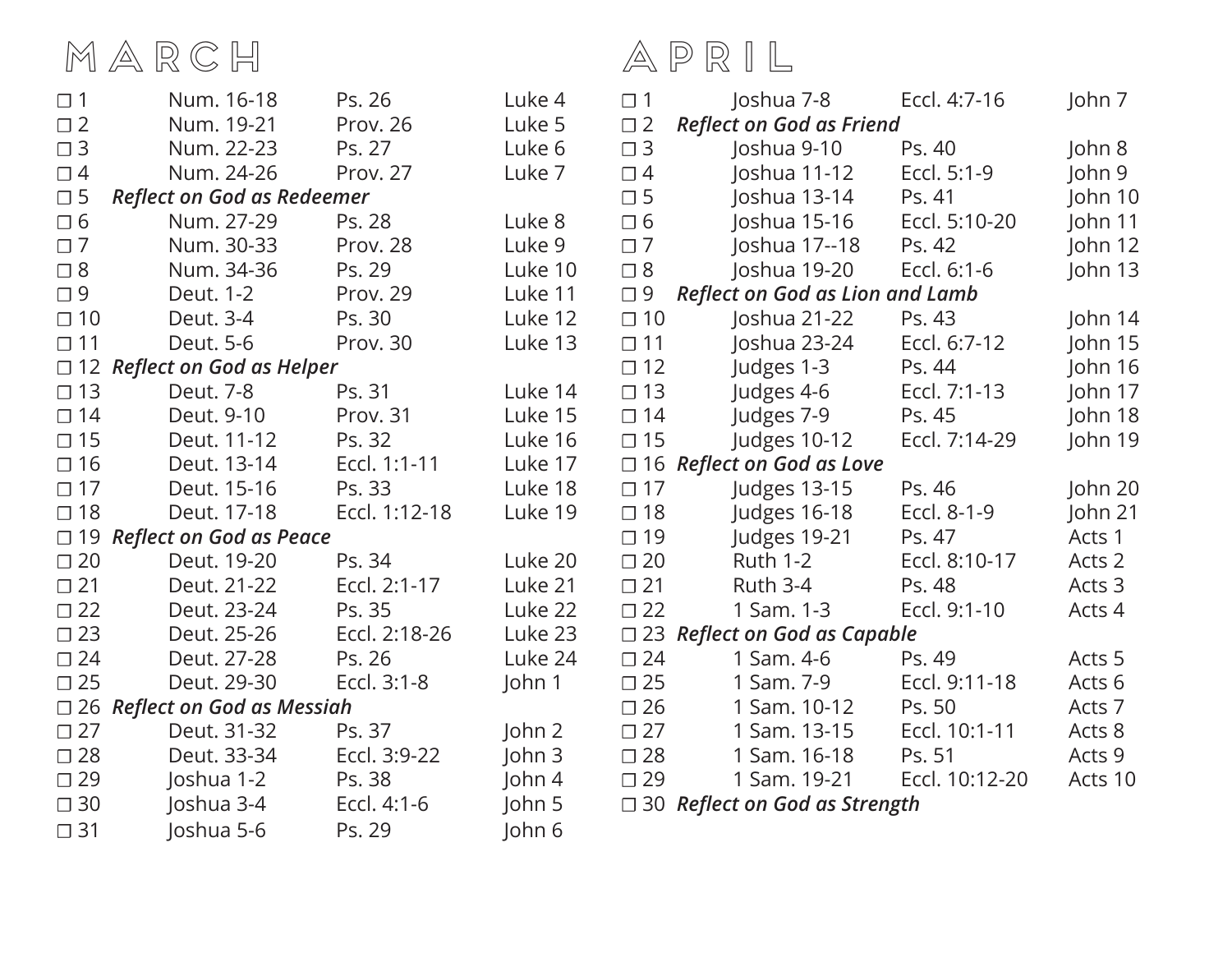| MAY |  |  | JUNE |  |
|-----|--|--|------|--|
|-----|--|--|------|--|

| $\Box$ 1     | 1 Sam. 22-24                         | Ps. 52           | Acts 11 | $\Box$ 1     | 2 Kings 4-5                              | $J$ ob 10     | Rom. 10   |
|--------------|--------------------------------------|------------------|---------|--------------|------------------------------------------|---------------|-----------|
| $\square$ 2  | 1 Sam. 25-27                         | Eccl. 11:1-5     | Acts 12 | $\square$ 2  | 2 Kings 6-8                              | Ps. 70        | Rom. 11   |
| $\square$ 3  | 1 Sam. 28-29                         | Ps. 53           | Acts 13 | $\Box$ 3     | 2 Kings 9-10                             | Job 11        | Rom. 12   |
| $\Box$ 4     | 2 Sam. 1-2                           | Eccl. 11:6-10    | Acts 14 | $\Box$ 4     | <b>Reflect on God as Restorer</b>        |               |           |
| $\square$ 5  | 2 Sam. 3-4                           | Ps. 54           | Acts 15 | $\square$ 5  | 2 Kings 11-13                            | Ps. 71        | Rom. 13   |
| $\Box$ 6     | 2 Sam. 5-6                           | Eccl. 12:1-8     | Acts 16 | $\Box$ 6     | 2 Kings 14-15                            | Job 12        | Rom. 14   |
| $\Box$ 7     | <b>Reflect on God as Sovereign</b>   |                  |         | $\Box$ 7     | 2 Kings 16-18                            | Ps. 72        | Rom. 15   |
| $\square$ 8  | 2 Sam. 7-8                           | Ps. 59           | Acts 17 | $\square$ 8  | 2 Kings 19-20                            | Job 13        | Rom. 16   |
| $\Box$ 9     | 2 Sam. 9-10                          | Eccl. 12:9-13    | Acts 18 | $\Box$ 9     | 2 Kings 21-23                            | Ps. 73        | 1 Cor. 1  |
| $\square$ 10 | 2 Sam. 11-12                         | Ps. 60           | Acts 19 | $\square$ 10 | 2 Kings 24-25                            | Job 14        | 1 Cor. 2  |
| $\square$ 11 | 2 Sam. 13-14                         | $\vert$ ob 1     | Acts 20 | $\Box$ 11    | <b>Reflect on God as Center</b>          |               |           |
| $\square$ 12 | 2 Sam. 15-16                         | Ps. 61           | Acts 21 | $\square$ 12 | 1 Chron. 1-3                             | Ps. 74        | 1 Cor. 3  |
| $\Box$ 13    | 2 Sam. 17-18                         | $\mathsf{Job} 2$ | Acts 22 | $\square$ 13 | 1 Chron. 4-6                             | $\vert$ ob 15 | 1 Cor. 4  |
|              | $\Box$ 14 Reflect on God as Shepherd |                  |         | $\square$ 14 | 1 Chron. 7-9                             | Ps. 75        | 1 Cor. 5  |
| $\square$ 15 | 2 Sam. 19-20                         | Ps. 62           | Acts 23 | $\square$ 15 | 1 Chron. 10-12                           | $\vert$ ob 16 | 1 Cor. 6  |
| $\square$ 16 | 2 Sam. 21-22                         | Job3             | Acts 24 | $\square$ 16 | 1 Chron. 13-15                           | Ps. 76        | 1 Cor. 7  |
| $\Box$ 17    | 2 Sam. 23-24                         | Ps. 63           | Acts 25 | $\Box$ 17    | 1 Chron 16-18                            | $\vert$ ob 17 | 1 Cor. 8  |
| $\square$ 18 | 1 Kings 1-2                          | $J$ ob 4         | Acts 26 |              | $\Box$ 18 Reflect on God as Living Water |               |           |
| $\square$ 19 | 1 Kings 3-4                          | Ps. 64           | Acts 27 | $\Box$ 19    | 1 Chron. 19-21                           | Ps. 77        | 1 Cor. 9  |
| $\square$ 20 | 1 Kings 5-6                          | Job 5            | Acts 28 | $\square$ 20 | 1 Chron. 22-24                           | Job 18        | 1 Cor. 10 |
| $\square$ 21 | <b>Reflect on God as Hope</b>        |                  |         | $\square$ 21 | 1 Chron. 25-27                           | Ps. 78:1-24   | 1 Cor. 11 |
| $\square$ 22 | 1 Kings 7-8                          | Ps. 65           | Rom. 1  | $\square$ 22 | 1 Chron. 28-29                           | $\vert$ ob 19 | 1 Cor. 12 |
| $\square$ 23 | 1 Kings 9-10                         | $J$ ob 6         | Rom. 2  | $\square$ 23 | 2 Chron. 1-3                             | Ps. 78:2-48   | 1 Cor. 13 |
| $\square$ 24 | 1 Kings 11-12                        | Ps. 66           | Rom. 3  | $\square$ 24 | 2 Chron. 4-6                             | Job 20        | 1 Cor. 14 |
| $\square$ 25 | 1 Kings 13-14                        | Job <sub>7</sub> | Rom. 4  |              | $\Box$ 25 Reflect on God as Perfector    |               |           |
| $\square$ 26 | 1 Kings 15-16                        | Ps. 67           | Rom. 5  | $\square$ 26 | 2 Chron. 7-9                             | Ps. 78:49-72  | 1 Cor. 15 |
| $\square$ 27 | 1 Kings 17-18                        | Job 8            | Rom. 6  | $\square$ 27 | 2 Chron. 10-12                           | Job 21        | 1 Cor. 16 |
|              | $\Box$ 28 Reflect on God as Rest     |                  |         | $\square$ 28 | 2 Chron. 13-15                           | Ps. 79        | 2 Cor. 1  |
| $\square$ 29 | 1 Kings 19-20                        | Ps. 68           | Rom. 7  | $\square$ 29 | 2 Chron. 16-18                           | $J$ ob 22     | 2 Cor. 2  |
| $\square$ 30 | 1 Kings 21-22                        | Job 9            | Rom. 8  | $\square$ 30 | 2 Chron. 19-21                           | Ps. 80        | 2 Cor. 3  |
| $\square$ 31 | 2 Kings 1-3                          | Ps. 69           | Rom. 9  |              |                                          |               |           |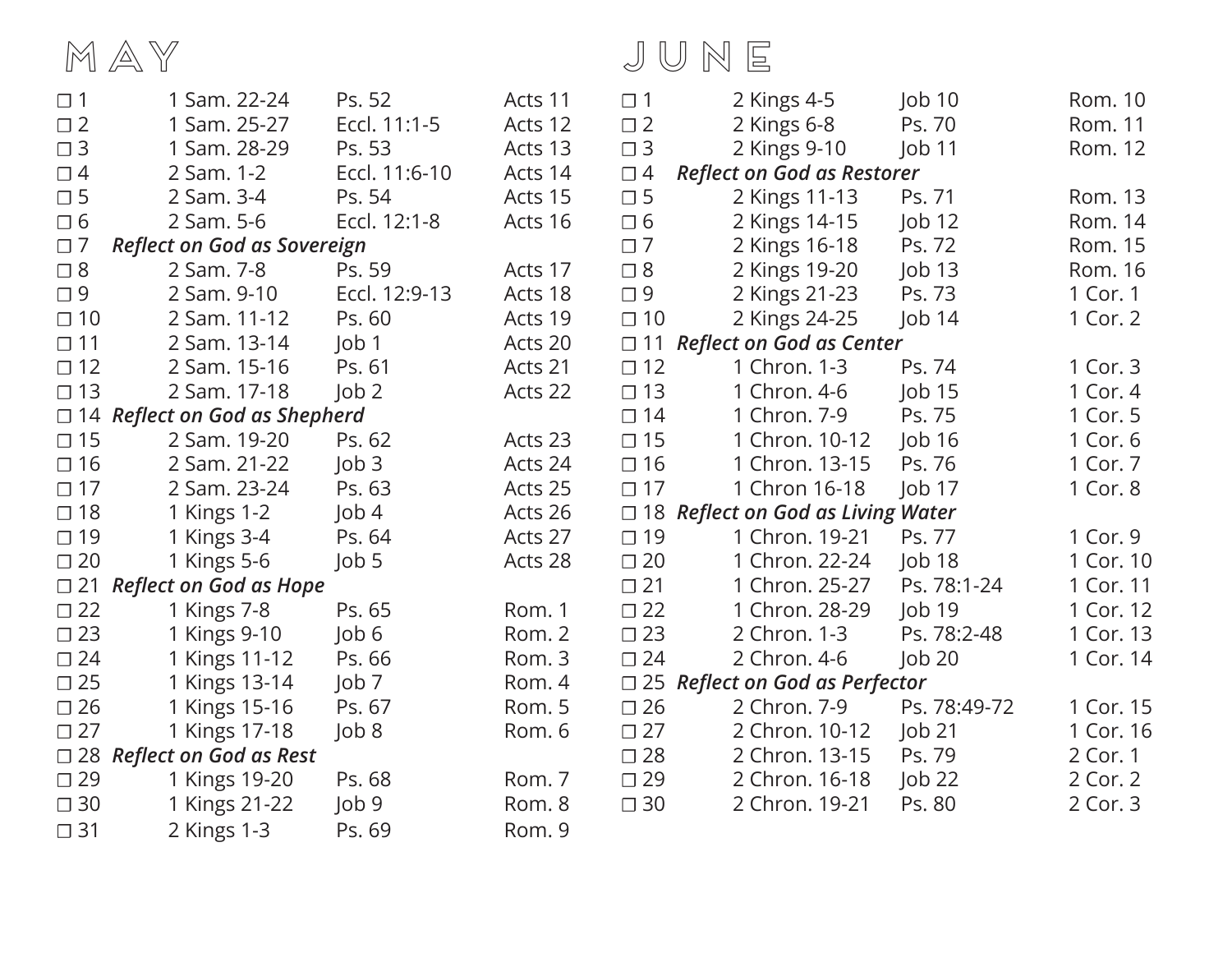july august

| $\Box$ 1     |                                         |                    | 2 Cor. 4  | $\Box$ 1     | Isaiah 11                         | $\vert$ ob 36    | Col. 1     |
|--------------|-----------------------------------------|--------------------|-----------|--------------|-----------------------------------|------------------|------------|
| $\square$ 2  | <b>Reflect on God as Everlasting</b>    |                    |           | $\square$ 2  | Isaiah 12                         | Ps. 93           | Col. 2     |
| $\Box$ 3     | Ezra 1-2                                | Ps. 81             | 2 Cor. 5  | $\Box$ 3     | Isaiah 13                         | $\mathsf{Job}37$ | Col.3      |
| $\Box$ 4     | Ezra 3-4                                | $\vert$ ob 24      | 2 Cor. 6  | $\Box$ 4     | Isaiah 14                         | Ps. 94           | Col. 4     |
| $\square$ 5  | Ezra 5-6                                | Ps. 82             | 2 Cor. 7  | $\square$ 5  | Isaiah 15                         | Job38            | 1 Thess. 1 |
| $\Box$ 6     | Ezra 7-8                                | $\mathsf{lob}\,25$ | 2 Cor. 8  | $\Box$ 6     | <b>Reflect on God as Father</b>   |                  |            |
| $\Box$ 7     | Ezra 9-10                               | Ps. 83             | 2 Cor. 9  | $\Box$ 7     | Isaiah 16                         | Ps. 95           | 1 Thess. 2 |
| $\square$ 8  | Neh. 1-3                                | $\mathsf{Job}26$   | 2 Cor. 10 | $\Box$ 8     | Isaiah 17                         | $\mathsf{Job}39$ | 1 Thess. 3 |
| $\Box$ 9     | <b>Reflect on God as Refuge</b>         |                    |           | $\Box$ 9     | Isaiah 18                         | Ps. 96           | 1 Thess. 4 |
| $\square$ 10 | Neh. 4-5                                | Ps. 84             | 2 Cor. 11 | $\square$ 10 | Isaiah 19                         | $\vert$ ob 40    | 1 Thess. 5 |
| $\square$ 11 | Neh. 6-7                                | $\mathsf{Job}$ 27  | 2 Cor. 12 | $\square$ 11 | Isaiah 20                         | Ps. 97           | 2 Thess. 1 |
| $\square$ 12 | Neh. 8-10                               | Ps. 85             | 2 Cor. 13 | $\square$ 12 | Isaiah 21                         | $\vert$ ob 41    | 2 Thess. 2 |
| $\square$ 13 | Neh. 11-13                              | $\mathsf{Job}$ 28  | Gal. 1    |              | $\Box$ 13 Reflect on God as Light |                  |            |
| $\Box$ 14    | Esther 1-2                              | Ps. 86             | Gal. 2    | $\Box$ 14    | Isaiah 22                         | Ps. 98           | 2 Thess. 3 |
| $\square$ 15 | Esther 3-4                              | Job29              | Gal. 3    | $\Box$ 15    | Isaiah 23                         | Job42            | 1 Tim. 1   |
|              | $\Box$ 16 Reflect on God as Victor      |                    |           | $\square$ 16 | Isaiah 24                         | Ps. 99           | 1 Tim. 2   |
| $\Box$ 17    | Esther 5-6                              | Ps. 87             | Gal. 4    | $\Box$ 17    | Isaiah 25                         | Song 1:1-7       | 1 Tim. 3   |
| $\square$ 18 | Esther 7-8                              | $\vert$ ob 30      | Gal. 5    | $\square$ 18 | Isaiah 26                         | Ps. 100          | 1 Tim. 4   |
| $\Box$ 19    | Esther 9-10                             | Ps. 88             | Gal. 6    | $\square$ 19 | Isaiah 27                         | Song 1:8-17      | 1 Tim. 5   |
| $\square$ 20 | Isaiah 1                                | Job31              | Eph. 1    |              | $\Box$ 20 Reflect on God as Truth |                  |            |
| $\square$ 21 | Isaiah 2                                | Ps. 89:1-26        | Eph. $2$  | $\square$ 21 | Isaiah 28                         | Ps. 101          | 1 Tim. 6   |
| $\square$ 22 | Isaiah 3                                | $\vert$ ob 32      | Eph. $3$  | $\square$ 22 | Isaiah 29                         | Song 2:1-7       | 1 Tim. 7   |
|              | $\Box$ 23 Reflect on God as High Priest |                    |           | $\square$ 23 | Isaiah 30                         | Ps. 102          | 2 Tim. 2   |
| $\square$ 24 | Isaiah 4                                | Ps. 89:27-52       | Eph. $4$  | $\square$ 24 | Isaiah 31                         | Song 2:8-17      | 2 Tim. 3   |
| $\square$ 25 | Isaiah 5                                | $\vert$ ob 33      | Eph. 5    | $\square$ 25 | Isaiah 32                         | Ps. 103          | 2 Tim. 4   |
| $\square$ 26 | Isaiah 6                                | Ps. 90             | Eph. $6$  | $\square$ 26 | Isaiah 33                         | Song 3:1-5       | Titus 1    |
| $\square$ 27 | Isaiah 7                                | $\vert$ ob 34      | Phil. 1   |              | $\Box$ 27 Reflect on God as Holy  |                  |            |
| $\square$ 28 | Isaiah 8                                | Ps. 91             | Phil. 2   | $\square$ 28 | Isaiah 34                         | Ps. 104          | Titus 2    |
| $\square$ 29 | Isaiah 9                                | $\vert$ ob 35      | Phil. 3   | $\square$ 29 | Isaiah 35                         | Song 3:6-11      | Titus 3    |
|              | $\Box$ 30 Reflect on God as Humble      |                    |           | $\square$ 30 | Isaiah 36                         | Ps. 105          | Philemon   |
| $\square$ 31 | Isaiah 10                               | Ps. 92             | Phil. 4   | $\square$ 31 | Isaiah 37                         | Song 4:1-8       | Heb. 1     |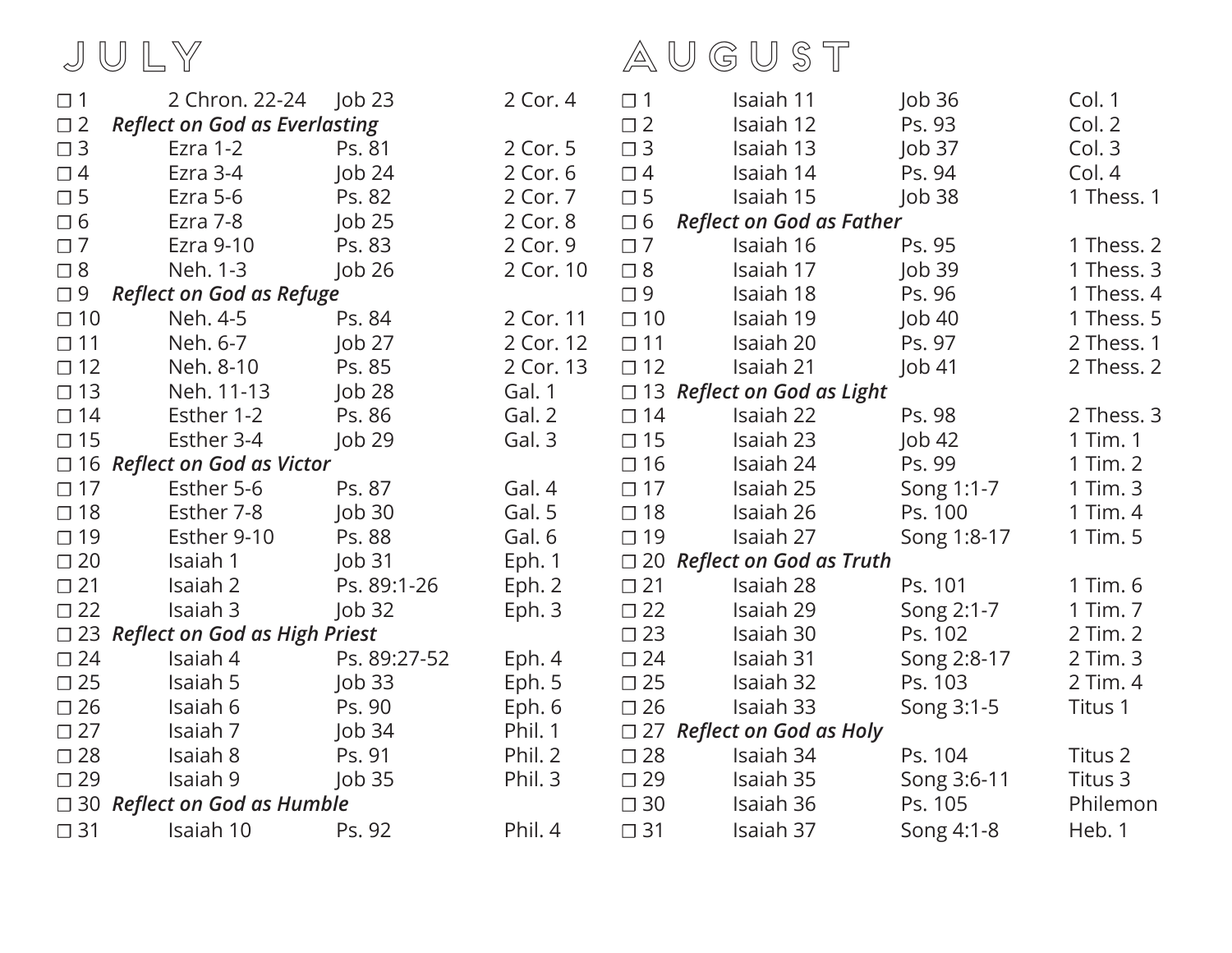## SEPTEMBER OCTOBER

| $\Box$ 1     | Isaiah 38                              | Ps. 105:23-45 | Heb. 2     | $\Box$ 1     | <b>Reflect on God's Goodness</b>      |                 |                |
|--------------|----------------------------------------|---------------|------------|--------------|---------------------------------------|-----------------|----------------|
| $\Box$ 2     | Isaiah 39                              | Song 4:9-16   | Heb. 3     | $\square$ 2  | Isaiah 64                             | Ps. 119:9-16    | $1$ John $2$   |
| $\Box$ 3     | <b>Reflect on God as Deliverer</b>     |               |            | $\square$ 3  | Isaiah 65                             | Ps. 119:17-24   | 1 John 3       |
| $\Box$ 4     | Isaiah 40                              | Ps. 106:1-24  | Heb. 4     | $\Box$ 4     | Isaiah 66                             | Ps. 119:25-32   | 1 John $4$     |
| $\Box$ 5     | Isaiah 41                              | Song 5:1-8    | Heb. 5     | $\square$ 5  | Jer. 1-2                              | Ps. 119:33-40   | 1 John $5$     |
| $\Box$ 6     | Isaiah 42                              | Ps. 106:25-48 | Heb. 6     | $\Box$ 6     | Jer. 3-4                              | Ps. 119:41-48   | 2 John         |
| $\Box$ 7     | Isaiah 43                              | Song 5:9-16   | Heb. 7     | $\square$ 7  | Jer. 5-6                              | Ps. 119:49-56   | 3 John         |
| $\Box$ 8     | Isaiah 44                              | Ps. 107:1-23  | Heb. 8     | $\square$ 8  | <b>Reflect on God's Patience</b>      |                 |                |
| $\Box$ 9     | Isaiah 45                              | Song 6:1-5    | Heb. 9     | $\Box$ 9     | Jer. 7-8                              | Ps. 119:57-64   | Jude           |
| $\Box$ 10    | <b>Reflect on God as Protector</b>     |               |            | $\Box$ 10    | Jer. 9-10                             | Ps. 119:65-72   | Rev. 1         |
| $\Box$ 11    | Isaiah 46                              | Ps. 107:24-43 | Heb. 10    | $\square$ 11 | Jer. 11-12                            | Ps. 119:73-80   | Rev. 2         |
| $\Box$ 12    | Isaiah 47                              | Song 6:6-13   | Heb. 11    | $\square$ 12 | Jer. 13-14                            | Ps. 119:81-88   | Rev. 3         |
| $\Box$ 13    | Isaiah 48                              | Ps. 108       | Heb. 12    | $\Box$ 13    | Jer. 15-16                            | Ps. 119:89-96   | Rev. 4         |
| $\Box$ 14    | Isaiah 49                              | Song 7:1-5    | Heb. 13    | $\Box$ 14    | Jer. 17-18                            | Ps. 119:97-104  | Rev. 5         |
| $\Box$ 15    | Isaiah 50                              | Ps. 109       | James 1    |              | $\Box$ 15 Reflect on God's Generosity |                 |                |
| $\square$ 16 | Isaiah 51                              | Song 7:6-13   | James 2    | $\square$ 16 | Jer. 19-20                            | Ps. 119:105-112 | Rev. 6         |
|              | $\Box$ 17 Reflect on God as Eternal    |               |            | $\Box$ 17    | Jer. 21-22                            | Ps. 110:113-120 | Rev.7          |
| $\square$ 18 | Isaiah 52                              | Ps. 110       | James 3    | $\square$ 18 | Jer. 23-24                            | Ps. 119:121-128 | Rev. 8         |
| $\Box$ 19    | Isaiah 53                              | Song 8:1-7    | James 4    | $\square$ 19 | Jer. 25-26                            | Prov. 1         | Rev. 9         |
| $\square$ 20 | Isaiah 54                              | Ps. 111       | James 5    | $\square$ 20 | ler. 27-28                            | Ps. 119:129-136 | <b>Rev. 10</b> |
| $\Box$ 21    | Isaiah 55                              | Song 8:8-14   | 1 Peter 1  | $\square$ 21 | ler. 29-30                            | Prov. 2         | <b>Rev. 11</b> |
| $\Box$ 22    | Isaiah 56                              | Ps. 112       | 1 Peter 2  |              | $\Box$ 22 Reflect on God's Compassion |                 |                |
| $\Box$ 23    | Isaiah 57                              | Ps. 113       | 1 Peter 3  | $\square$ 23 | Jer. 31-32                            | Ps. 119:137-144 | <b>Rev. 12</b> |
|              | $\square$ 24 Reflect on God's Kindness |               |            | $\square$ 24 | Jer. 33-34                            | Prov. 3         | <b>Rev. 13</b> |
| $\square$ 25 | Isaiah 58                              | Ps. 114       | 1 Peter 4  | $\square$ 25 | Jer. 35-36                            | Ps. 119:145-152 | <b>Rev. 14</b> |
| $\square$ 24 | Isaiah 59                              | Ps. 115       | 1 Peter 5  | $\square$ 26 | Jer. 37-38                            | Prov. 4         | <b>Rev. 15</b> |
| $\square$ 27 | Isaiah 60                              | Ps. 116       | 2 Peter 1  | $\square$ 27 | Jer. 39-40                            | Ps. 119:153-160 | <b>Rev. 16</b> |
| $\square$ 28 | Isaiah 61                              | Ps. 117       | 2 Peter 2  | $\square$ 28 | Jer. 41-42                            | Prov. 5         | <b>Rev. 17</b> |
| $\Box$ 29    | Isaiah 62                              | Ps. 118       | 2 Peter 3  |              | $\Box$ 29 Reflect on God's Wisdom     |                 |                |
| $\Box$ 30    | Isaiah 63                              | Ps. 119:1-8   | 1 John $1$ | $\square$ 30 | Jer. 43-44                            | Ps. 119:161-168 | <b>Rev. 18</b> |
|              |                                        |               |            | $\square$ 31 | Her. 45-46                            | Prov. 6         | <b>Rev. 19</b> |